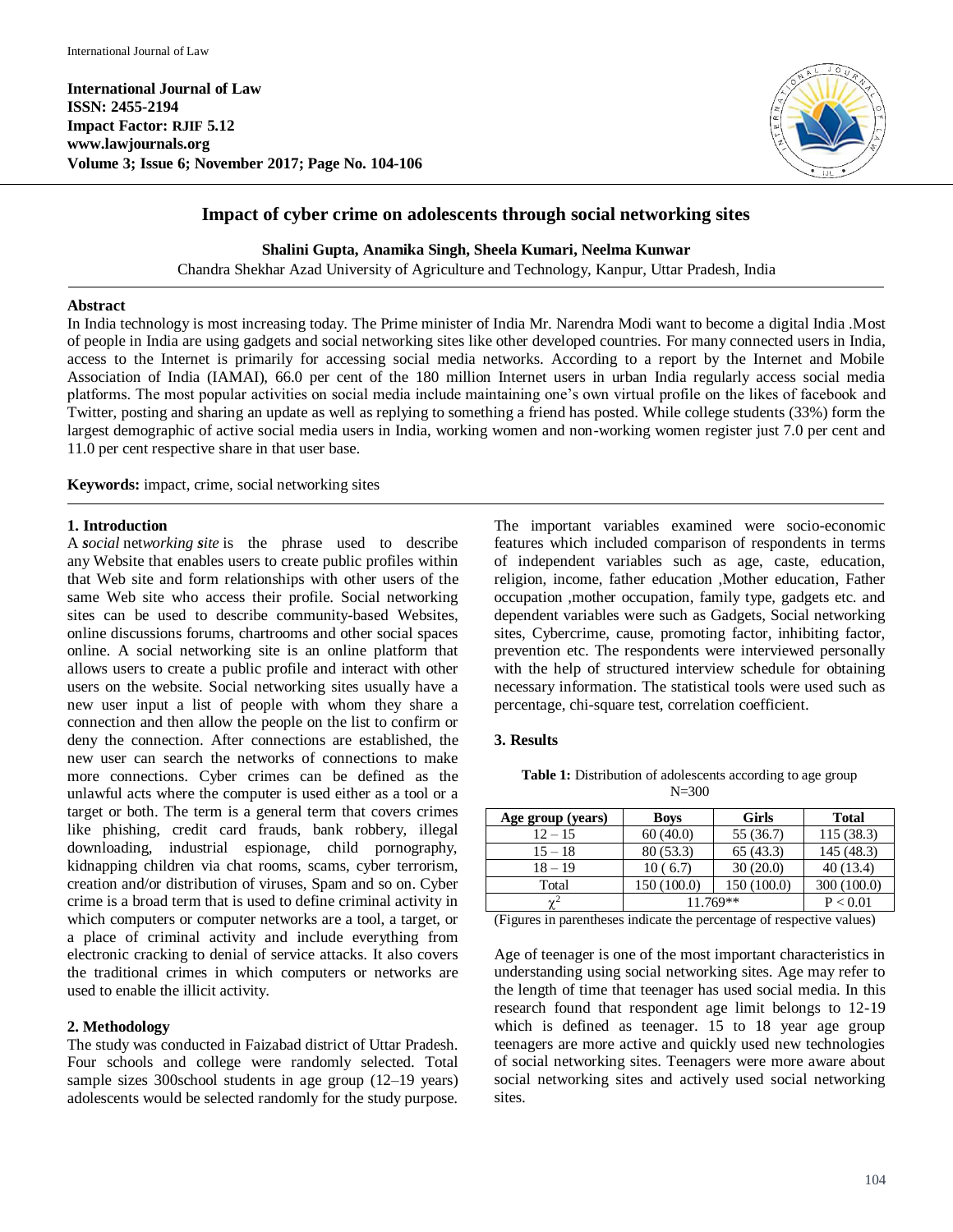| <b>Education level</b> | <b>Boys</b> | <b>Girls</b> | Total       |  |
|------------------------|-------------|--------------|-------------|--|
| VI –VIII               | 55 (36.7)   | 50 (33.3)    | 105(35.0)   |  |
| $IX - X$               | 75(50.0)    | 72 (48.0)    | 147 (49.0)  |  |
| $XI-XII$               | 20(13.3)    | 28(18.7)     | 48(16.0)    |  |
| Total                  | 150 (100.0) | 150 (100.0)  | 300 (100.0) |  |
| $\sim$ <sup>2</sup>    | .633        | P > 0.05     |             |  |

(Figures in parentheses indicate the percentage of respective values)

Education is the most important factor in using social media. Educational level of teenagers is the main carrier in modern technology practices. Education enables an individual to read and write. Thus it is necessary to opening up one's mind and facilities to think for outside ideas, direct and indirect experiences leading to a widest union of life situation and also to make wise decision in social media. Education has increased the rate and quality of collaboration among teenagers using social media. They were better able to communicate or share information quickly, if they were more educated then it can increase productivity and help them learn how to use social networking sites safely. They would need the help of education to survive in the digital world. Being able to create and maintain connections with many people in different social media is an integral part of developing relationship easily.

**Table 3:** Distribution of adolescents according to possession of gadgets

| Gadgets         | <b>Boys</b> | <b>Girls</b> | <b>Total</b> |
|-----------------|-------------|--------------|--------------|
| Mobile          | 10(6.7)     | 25(16.7)     | 35(11.7)     |
| Laptop          | 115 (76.7)  | 99 (66.0)    | 214(71.3)    |
| Computer        | 14(9.3)     | 14(9.3)      | 28(9.3)      |
| i- pad          | 6(4.0)      | 10(6.7)      | 16(5.3)      |
| <i>i</i> -phone | 5(3.3)      | 2(1.3)       | 7(2.4)       |
| Total           | 150 (100.0) | 150 (100.0)  | 300 (100.0)  |
| $\gamma^2$      | 7.668       |              | P > 0.05     |

(Figures in parentheses indicate the percentage of respective values)

A gadget is a small tool such as a machine that has a particular function, and is related to today's fast-advancing modern age technology to create such gadgets. Gadgets have a wide variety of functions and styles. All of these functions show the progressing advanced modern age. Gadgets in particular are small tools powered by electronic principles such as Mobile, computer, i-pad, i-phone, laptop etc. A gadget is a small tool such as a machine that has a particular function, and is related to today's fast-advancing modern age technology to create such gadgets. Gadgets have a wide variety of functions and styles. All of these functions show the progressing advanced modern age. Gadgets in particular are small tools powered by electronic principles such as mobile, computer, i-pad, i-phone, laptop etc.

**Table 4:** Distribution of adolescents according to kinds of cyber crime

| <b>Kinds of Cyber</b> | <b>Boys</b> |        | <b>Girls</b> | <b>Total</b> |         |
|-----------------------|-------------|--------|--------------|--------------|---------|
| <b>Crime</b>          | Yes         | No     | Yes          | No           |         |
| Hacking               | 150         |        | 150          |              | 300     |
|                       | (100.0)     |        | (100.0)      |              | (100.0) |
| <b>Theft</b>          | 105         | 45     | 90           | 60           | 195     |
|                       | (70.0)      | (30.0) | (60.0)       | (40.0)       | (65.0)  |
| Cyber bulling         | 150         |        | 39           | 111          | 189     |
|                       | (100.0)     |        | (26.0)       | (74.0)       | (63.0)  |
| Identity theft        | 30          | 120    | 18           | 132          | 48      |
|                       | (20.0)      | (80.0) | (12.0)       | (88.0)       | (16.0)  |
| Malicious software    | 90          | 60     | 3            | 147          | 93      |
|                       | (60.0)      | (40.0) | (2.0)        | (98.0)       | (31.0)  |
| Child solicity and    | 30          | 120    | 75           | 75           | 105     |
| abuse                 | (20.0)      | (80.0) | (50.0)       | (50.0)       | (35.0)  |

(Figures in parentheses indicate the percentage of respective values)

Any crime to which a computer, and Internet or computer technology has been a part of, is known as Cyber crime. This is a very broad definition of cyber crime. Most cyber crimes are committed by individuals or small groups. However, large organized crime groups also take advantage of the Internet. These professional criminals find new ways to commit old crimes, treating cyber crime like a business and forming global criminal communities. Criminal communities share strategies and tools and can combine forces to launch coordinated attacks. They are usually technology buffs who have expert level skills in one particular software program or language. In hacking, the criminal uses a variety of software to enter a person's computer and the person may not be aware that his computers are being accessed from a remote location. This crime occurs when a person violates copyrights and downloads music, movies, games and software. Today, the justice system is addressing this cyber crime and there are laws that prevent people from illegal downloading. Cyber bullying is bullying that takes place using electronic technology. Cell phones and computers themselves are not to blame for cyber bullying. Social media sites can be used for positive activities, like connecting kids with friends and family, helping students with school, and for entertainment. But these tools can also be used to hurt other people. Whether done in person or through technology, the effects of bullying are similar. Identity theft has become a major problem with people using the Internet for cash transactions and banking services. Child soliciting and abuse is also a type of cyber crime wherein criminals solicit minors via chat rooms for the purpose of child pornography. These can be broadly categorized as the monitoring and criminal prosecution of offenders, community education, the restriction of children's access to offensive material on the Internet and the regulation of the Internet industry.